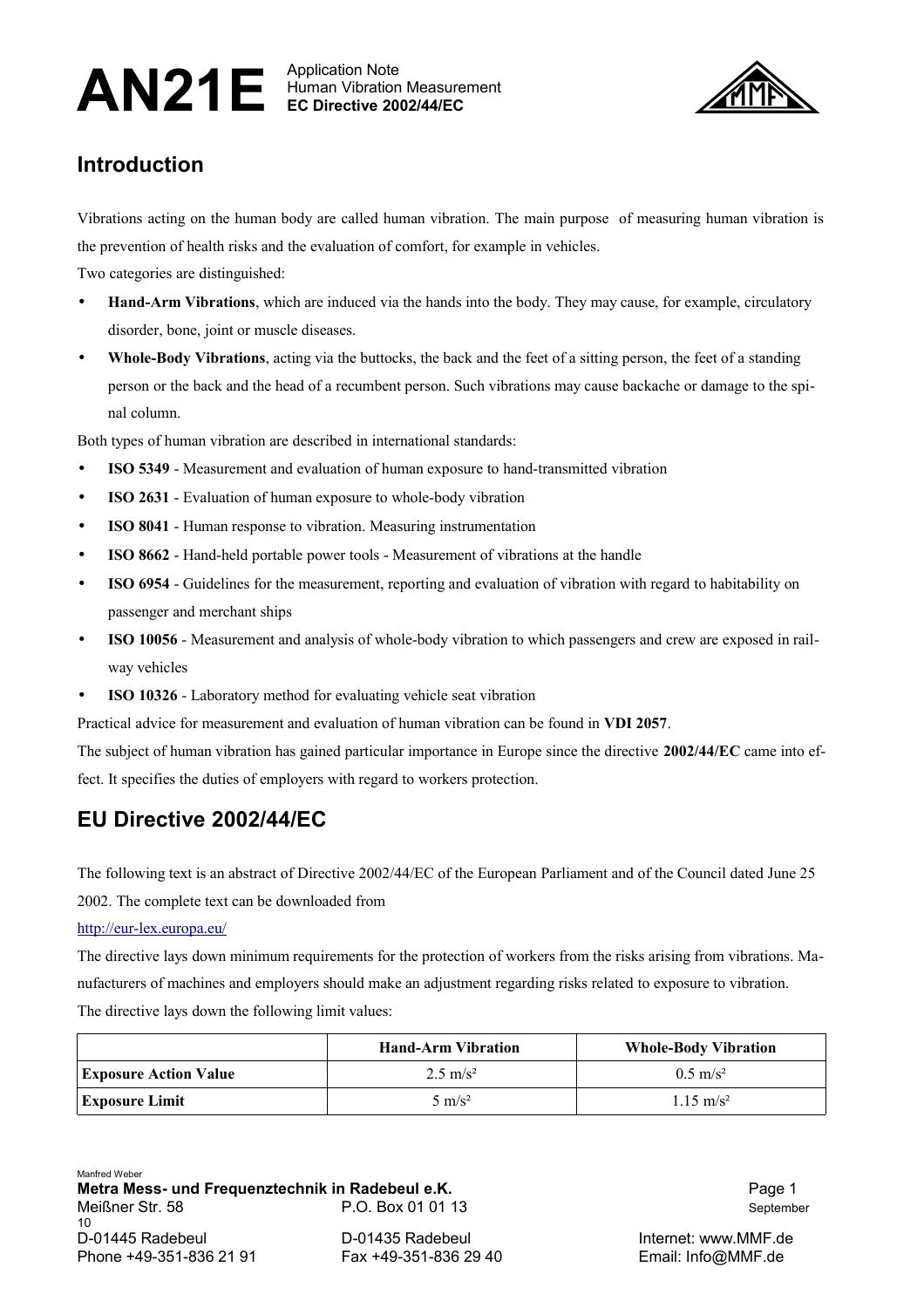### AN21E Human Vibration Note Human Vibration Measurement **EC Directive 2002/44/EC**



Once the **exposure action value** is exceeded, the employer shall establish and implement a program of technical and and organizational measures intended to reduce to a minimum exposure to mechanical vibration, taking into account in particular:

- Other working methods that require less exposure to mechanical vibration
- Appropriate work equipment of ergonomic design, producing the least possible vibration
- Provision of auxiliary equipment that reduces the risk of injuries, such as protective gloves or special seats
- Appropriate maintenance programs for work equipment
- Design and layout of workplaces
- Adequate information and training to instruct workers to use work equipment correctly and safely
- Limitation of the duration and intensity of the exposure
- Work schedules with adequate rest periods
- Provision of clothing to protect workers from cold and damp

In any event, workers shall not be exposed above the **exposure limit value**. If this should be the case, the employer shall take immediate action to reduce exposure below the exposure limit value.

The methods used may include sampling, which must be representative of the personal exposure of a worker to the mechanical vibration in question.

The assessment of the level of exposure to vibration is based on the calculation of **daily exposure A(8)** expressed as equivalent continuous acceleration over an eight-hour work period. For the determination of A(8) it is not necessary to measure over eight hours. It is sufficient to make short-term measurements during representative work steps. The results are normalized to eight hours. Daily exposure is calculated as follows:

Equation 1

$$
A(8) = a_{we} \sqrt{\frac{T_e}{T_0}}
$$

where

- $a_{we}$  is the energy equivalent mean value of the frequency weighted acceleration during the exposure
- T<sub>e</sub> is the total duration of exposure during one work day

 $T<sub>0</sub>$  is the reference duration of 8 hours

Daily exposure may consist of several activities with different vibration magnitudes. This can be the case if there are longer interruptions in the work process, if the work equipment or its way of use is changed. Resulting daily exposure is calculated: